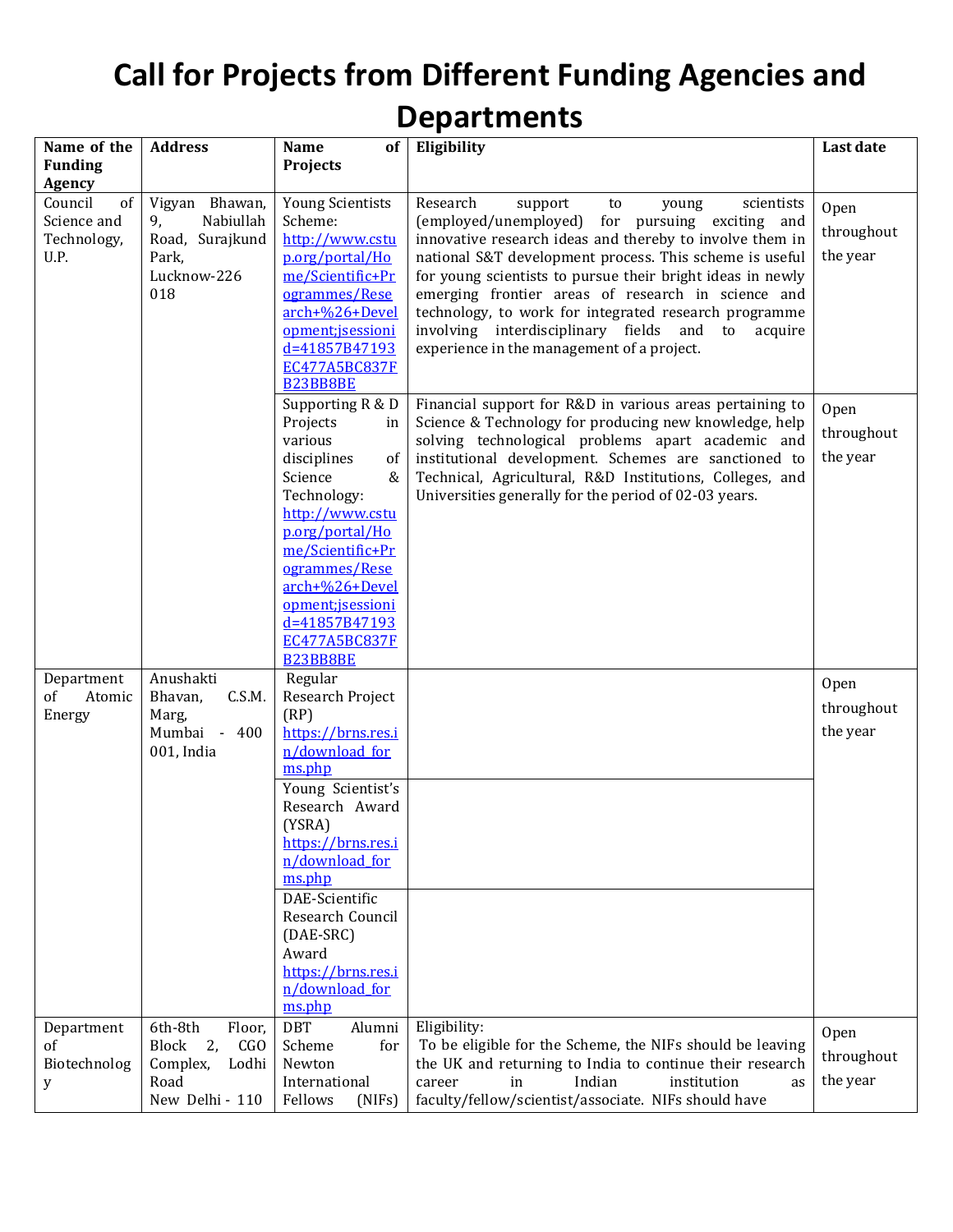|                                                                   | 003.                                                                            | http://www.dbti<br>ndia.nic.in/dbt-<br>alumini-scheme-<br>for-newton-<br>international-<br>fellows-nifs/#<br>Announcement<br>of<br>Newton-<br><b>Bhabha</b><br>PhD<br>placement<br>programme<br>$(2018-19)$<br>http://www.dbti<br>ndia.nic.in/anno<br>uncement-of-<br>newton-bhabha-<br>phd-placement-<br>prog2018-19/# | completed their fellowship, or undertaken at least 18<br>months of it, in order to be eligible for this funding stream.<br>To further promote retention, the opportunity is open to<br>individuals who are not returning immediately to India at<br>the end of their NIF. The NIFs can apply anytime during a<br>one year window, after completion of NIFs fellowship<br>provided<br>he/she<br>is<br>continuing/pursuing<br>research/academics as career either in India or U.K.<br>NIFs should have a support letter from the host Indian<br>institution.<br>Applications are welcome from PhD scholars from India<br>and UK in Science Technology Engineering and<br>Mathematics (STEM) and Life Sciences.<br>For UK national applicants: The scheme is open only for<br>UK scholars pursuing their PhD at a UK home institution<br>including applicants from England, Scotland, Wales and<br>Northern Ireland. Applications will be considered from<br>scholars from all institutions which are strong in research<br>in the priority sectors described in the previous section.<br>For Indian national applicants: The scheme is open only<br>for Indian scholars enrolled at Indian higher education<br>institutions with the following criteria:<br>1. INSPIRE PhD Senior Research Fellows (SRFs) of Batch<br>2015 are eligible to apply for a STEM and Life Sciences<br>subject<br>2. PhD Scholars (other than INSPIRE Fellows) who have<br>qualified through national level test and are pursuing PhD<br>in mid second or third year of Life sciences are eligible to<br>apply. The following national level tests are considered:<br>CSIR/UGC-NET, GATE, BET, ICMR-NET, ICAR-NET. Please<br>upload a certificate of the national level test passed as a<br>supporting document.<br>For both Indian and UK scholars:<br>• Applicants should have a valid passport before applying.<br>• Applicants are required to submit their PhD thesis only<br>after completion of the placement. | Open<br>throughout<br>the year |
|-------------------------------------------------------------------|---------------------------------------------------------------------------------|-------------------------------------------------------------------------------------------------------------------------------------------------------------------------------------------------------------------------------------------------------------------------------------------------------------------------|-----------------------------------------------------------------------------------------------------------------------------------------------------------------------------------------------------------------------------------------------------------------------------------------------------------------------------------------------------------------------------------------------------------------------------------------------------------------------------------------------------------------------------------------------------------------------------------------------------------------------------------------------------------------------------------------------------------------------------------------------------------------------------------------------------------------------------------------------------------------------------------------------------------------------------------------------------------------------------------------------------------------------------------------------------------------------------------------------------------------------------------------------------------------------------------------------------------------------------------------------------------------------------------------------------------------------------------------------------------------------------------------------------------------------------------------------------------------------------------------------------------------------------------------------------------------------------------------------------------------------------------------------------------------------------------------------------------------------------------------------------------------------------------------------------------------------------------------------------------------------------------------------------------------------------------------------------------------------------------------------|--------------------------------|
| Ministry<br>of<br>Electronics<br>and<br>Information<br>Technology | Electronics<br>Niketan, 6, CGO<br>Complex,<br>Lodhi Road, New<br>Delhi - 110003 | Multiplier grant<br>scheme:<br>http://meity.gov.<br>in/content/multi<br>plier-grants-<br>scheme                                                                                                                                                                                                                         | The proposals for getting financial support under the<br>scheme are to be submitted jointly by the industry and<br>institutions.                                                                                                                                                                                                                                                                                                                                                                                                                                                                                                                                                                                                                                                                                                                                                                                                                                                                                                                                                                                                                                                                                                                                                                                                                                                                                                                                                                                                                                                                                                                                                                                                                                                                                                                                                                                                                                                              | Open<br>throughout<br>the year |
|                                                                   |                                                                                 | continuous<br>project proposals<br>:http://meity.gov.<br>in/writereaddata<br>/files/PROFORM<br>A%20FOR%20S<br><b>UBMITTING.pdf</b>                                                                                                                                                                                      |                                                                                                                                                                                                                                                                                                                                                                                                                                                                                                                                                                                                                                                                                                                                                                                                                                                                                                                                                                                                                                                                                                                                                                                                                                                                                                                                                                                                                                                                                                                                                                                                                                                                                                                                                                                                                                                                                                                                                                                               | Open<br>throughout<br>the year |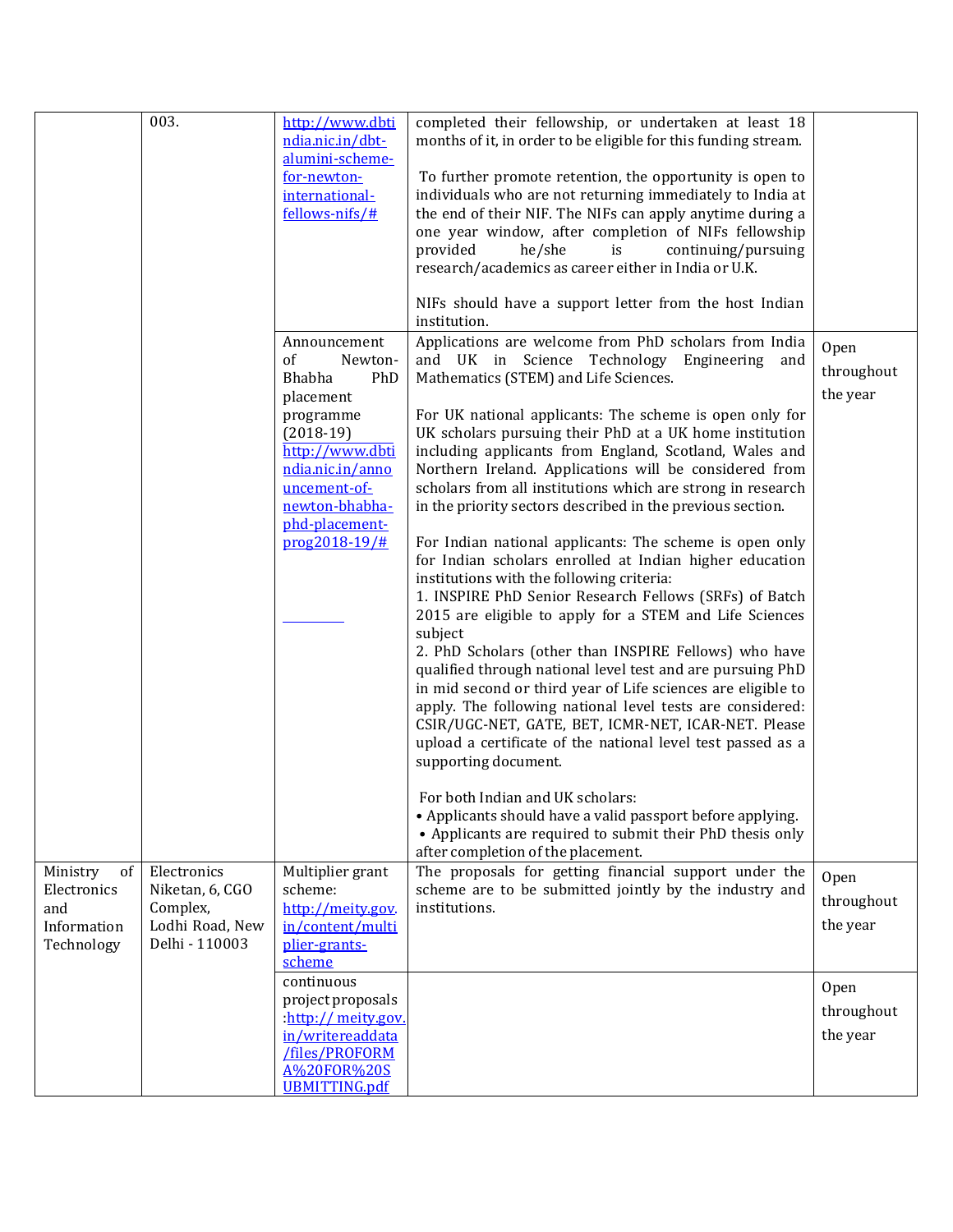|  | Women<br>Scientists<br>Scheme (WOS-A)                                                                | Scientific Disciplines: (1) Physical and Mathematical<br>Sciences [PMS] (2) Chemical Sciences [CS] (3) Life<br>Sciences [LS] (4) Earth and Atmospheric Sciences [EAS]                                                                                                                                                                                                                                                                                                                                                            | Open<br>Throughout<br>the year |
|--|------------------------------------------------------------------------------------------------------|----------------------------------------------------------------------------------------------------------------------------------------------------------------------------------------------------------------------------------------------------------------------------------------------------------------------------------------------------------------------------------------------------------------------------------------------------------------------------------------------------------------------------------|--------------------------------|
|  | http://online-<br>wosa.gov.in:808                                                                    | (5) Engineering & Technology [ET].                                                                                                                                                                                                                                                                                                                                                                                                                                                                                               |                                |
|  | 0/wosa/public/d<br>oWelcome.action<br>#                                                              | <b>Support:</b> This scheme will provide a research grant with<br>an upper limit of Rs. 30 lakh (for Ph.D. or equivalent)), Rs.<br>25 lakh (for M.Tech/M.Pharm or equivalent) and Rs. 20<br>lakh (for M.Sc. or equivalent) for a well-defined R&D<br>project proposal for a period of three years. This grant will<br>include the fellowship of the applicant and cost of small<br>equipments, contingencies, travel, consumables etc.<br>Institutional overhead charges will be extra.                                          |                                |
|  |                                                                                                      | Eligibility:                                                                                                                                                                                                                                                                                                                                                                                                                                                                                                                     |                                |
|  |                                                                                                      | 1. Persons already in employment need not apply.                                                                                                                                                                                                                                                                                                                                                                                                                                                                                 |                                |
|  |                                                                                                      | 2. Women scientists, less than 27 years of age are not<br>eligible.                                                                                                                                                                                                                                                                                                                                                                                                                                                              |                                |
|  |                                                                                                      | 3. Women scientists, with a minimum of Post Graduate<br>degree, equivalent to M.Sc. in Basic or Applied Sciences or<br>B.Tech. or MBBS or other equivalent professional<br>qualifications, are eligible for this scheme. The amount of<br>fellowship for such candidates will be Rs. 30,000/- PM.                                                                                                                                                                                                                                |                                |
|  |                                                                                                      | 4. Women scientists, with M.Tech. or MD/MS, DM/MCH in<br>Medical Sciences from recognized Universities can also<br>apply. The amount of fellowship for such candidates will<br>be Rs.40,000/- PM.                                                                                                                                                                                                                                                                                                                                |                                |
|  |                                                                                                      | 5. Women scientists having Ph.D. Degree in Basic or<br>Applied Sciences will be entitled for fellowship of<br>Rs.55,000/- PM.                                                                                                                                                                                                                                                                                                                                                                                                    |                                |
|  |                                                                                                      | 6. Age relaxation of 5 years would be given to candidates<br>belonging to SC/ST/OBC and physically challenged<br>category.                                                                                                                                                                                                                                                                                                                                                                                                       |                                |
|  | ASEAN-India<br>Collaborative<br>R&D Scheme<br>http://aistic.gov.<br>in/ASEAN/aistdf<br>Collaborative | Scientists with an appointment as a regular faculty<br>member at any eligible Indian/ASEAN MS institution can<br>apply as Principal Investigator (PI). The maximum age of<br>each project participant must NOT exceed 60 years as on<br>date of submission of the project. The appointment of the<br>PI must last until the end of the project. Additionally, the<br>project may include a junior faculty/ scientist and/or a<br>PhD student / post-doc. The total number of participants<br>on each side should not exceed two. | Open<br>throughout<br>the year |
|  |                                                                                                      | <b>Branches:</b><br>Natural<br>Sciences,<br>Health,<br>Mathematics,<br>Medicine,<br>Electronics & IT, Science & Technology                                                                                                                                                                                                                                                                                                                                                                                                       |                                |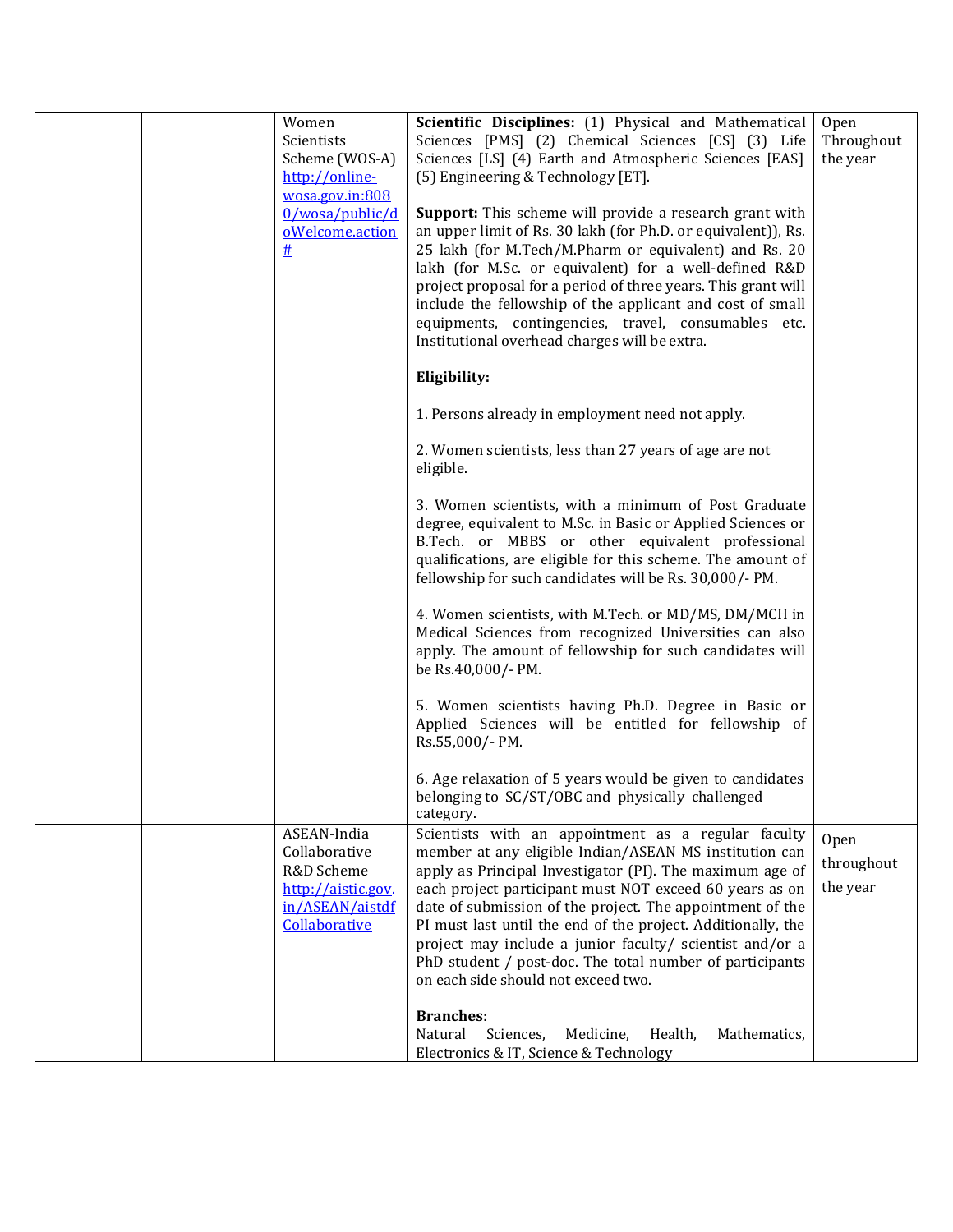| SERB research<br>scientist scheme<br>http://www.dst.<br>gov.in/sites/defa<br>ult/files/SRS-<br>Scheme 0.pdf                                                                                                                        | The scheme is open only to INSPIRE Faculty and<br>Ramanujan Fellows<br>The applicant should have completed or nearing<br>completion of the tenure of INSPIRE Faculty of<br>DST or Ramanujan Fellowship<br>of SERB.<br>Application shall be submitted within six months<br>before or after completion of regular tenure of the<br>schemes. However, previous batches may be<br>allowed to apply now at the opening of this new<br>scheme.<br>The<br>limit<br>for<br><b>INSPIRE</b><br>upper<br>age<br>Faculty/Ramanujan Fellows is 40 years at the<br>time of submission of application.<br>SRS can be availed only once by a candidate in<br>his/her career. | Open<br>throughout<br>the year |
|------------------------------------------------------------------------------------------------------------------------------------------------------------------------------------------------------------------------------------|--------------------------------------------------------------------------------------------------------------------------------------------------------------------------------------------------------------------------------------------------------------------------------------------------------------------------------------------------------------------------------------------------------------------------------------------------------------------------------------------------------------------------------------------------------------------------------------------------------------------------------------------------------------|--------------------------------|
| Abdul Kalam<br>Technology<br>Innovation<br>National<br>Fellowship<br>http://www.dst.<br>gov.in/sites/defa<br>ult/files/Guideli<br>nes%20for%20A<br>bdul%20KalamT<br>echnology%20In<br>novation%20Nat<br>ional%20Fellows<br>hip.pdf | The scheme is applicable to Indian nationals working in<br>India in various capacities of engineering profession in<br>public funded institutions.<br>• The applicant should possess adequate professional<br>qualification and hold at least a bachelor's degree<br>• This applicant should have a minimum of five (5) years<br>of service left in the parent organization on the date of the<br>award.<br>• The applicant should not be holding any other fellowship<br>and in the event of selection, he/she will have to opt for<br>only one of the fellowships.                                                                                         | Open<br>throughout<br>the year |
| TECHNOLOGY<br><b>INTERVENTIONS</b><br>FOR DISABLED<br><b>AND ELDERLY</b><br>(TIDE)<br>http://www.dst.<br>gov.in/sites/defa<br>ult/files/tie_prop<br>osal 2012.pdf                                                                  | Institutions/Potential<br>Academic/R&D<br>Voluntary<br>Organizations (NGO's) with proven track record in<br>executing S&T based projects.                                                                                                                                                                                                                                                                                                                                                                                                                                                                                                                    | Open<br>throughout<br>the year |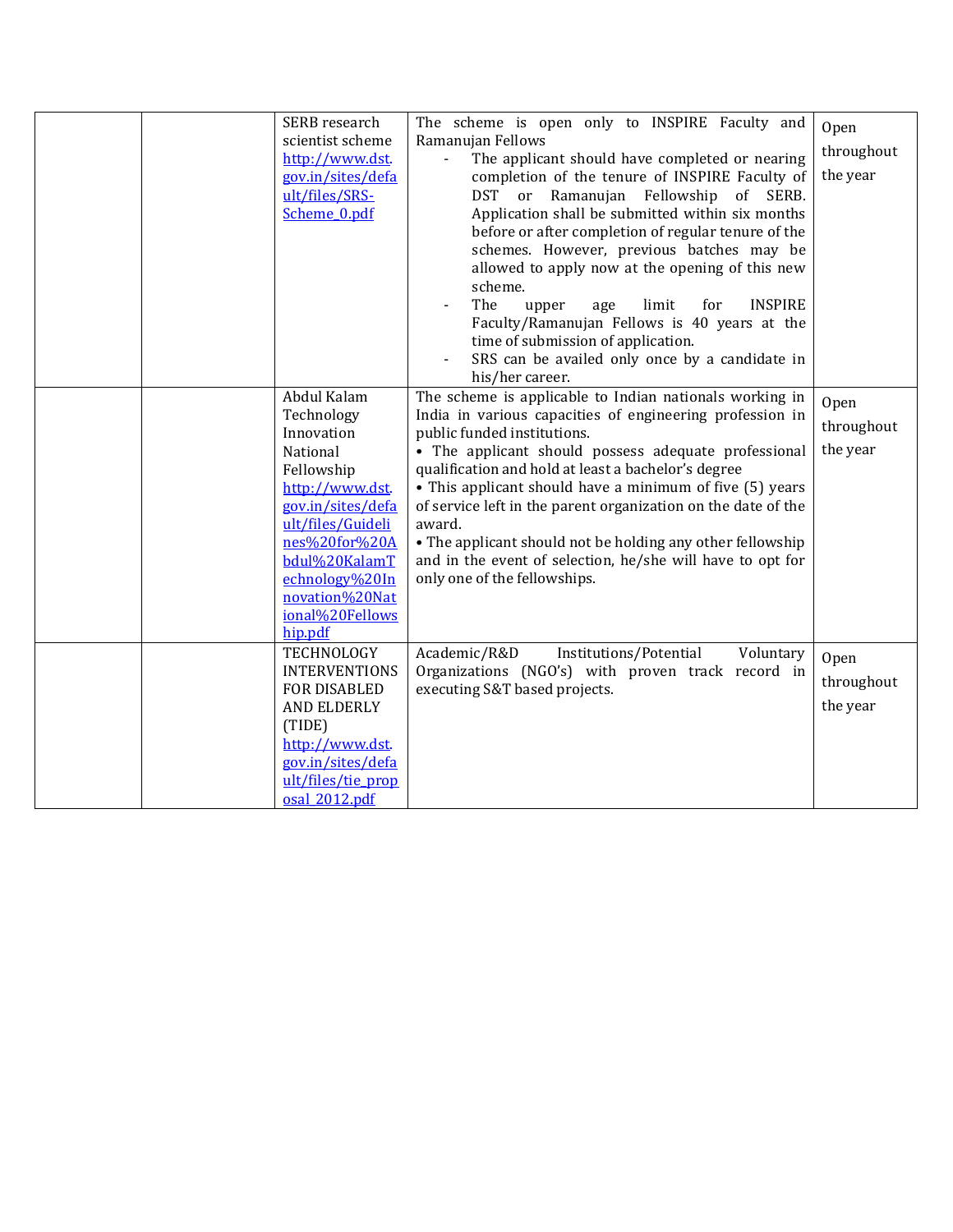|                                                       |                                                                                                                                                            | Call for proposal<br>under Innovation<br>& STEM (Science,<br>Technology,<br>Engineering &<br>Mathematics)<br>Demonstration<br>http://www.dst.<br>gov.in/sites/defa<br>ult/files/stem.pd | Any software materials intended for mass S&T awareness,<br>audio-visual<br>including<br>programmes,<br>films,<br>CD <sub>s</sub><br>publications, etc. projects for Science fairs & melas,<br>mobile<br>exhibitions,<br>science<br>exhibitions,<br>lecture<br>demonstrations, Visits to S&T establishments, hands-on-<br>science activities, and so on.                                                                                                                                                                                                                                                                                                                                                                                                                                                                                                                                                                                                                                                                                                                                                                                                                                                                                                                                                                                                                                                                                                                                                                      | Open<br>throughout<br>the year |
|-------------------------------------------------------|------------------------------------------------------------------------------------------------------------------------------------------------------------|-----------------------------------------------------------------------------------------------------------------------------------------------------------------------------------------|------------------------------------------------------------------------------------------------------------------------------------------------------------------------------------------------------------------------------------------------------------------------------------------------------------------------------------------------------------------------------------------------------------------------------------------------------------------------------------------------------------------------------------------------------------------------------------------------------------------------------------------------------------------------------------------------------------------------------------------------------------------------------------------------------------------------------------------------------------------------------------------------------------------------------------------------------------------------------------------------------------------------------------------------------------------------------------------------------------------------------------------------------------------------------------------------------------------------------------------------------------------------------------------------------------------------------------------------------------------------------------------------------------------------------------------------------------------------------------------------------------------------------|--------------------------------|
| Indian<br>Council of<br>Social<br>Science<br>Research | Aruna Asaf Ali<br>Marg, Jawaharlal<br>Nehru<br>University, New<br>Delhi, Delhi<br>110067                                                                   | POST DOCTORAL<br><b>FELLOWSHIPS</b><br>http://icssr.org/<br>Port-<br>Doctoral%20Ne<br>w.htm                                                                                             | The scholar should not be more than 45 years of age<br>1.<br>on the last date of application. There shall be an age<br>relaxation of 5 years for SC/ST candidates;<br>The scholar must possess a Ph.D. degree in any of the<br>2.<br>social science disciplines at the time of application.<br>3. Afellow is required to affiliate himself/herself to a<br>UGC recognized Indian university including deemed<br>university/college having University approved Ph.D.<br>programme<br>and<br>requisite<br>research<br>infrastructure/institutes of national importance and<br>ICSSR Research Institutes, of his/her choice with the<br>prior approval of the ICSSR. Funds are disbursed<br>through the affiliating/administering institution.<br>Faculties with regular service in institutions<br>4.<br>mentioned at 2.3 above getting UGC pay-scales may be<br>considered for pay protection in exceptionally<br>meritorious cases.<br>The selected fellow has to work under the guidance of<br>5.<br>a senior social scientist (not below Associate<br>Professor with sufficient research supervision,<br>experience and publications). The supervisor should<br>not be superannuated and be in employment at the<br>affiliating institution in the same discipline as that of<br>the applicant. In case of inter-disciplinary proposals,<br>the supervisor should have proven expertise in the<br>area of research proposed by the scholar. The<br>selection of the supervisor is subject to the approval of<br>the ICSSR. | Open<br>throughout<br>the year |
| <b>Indian Space</b><br>Research<br>Organisation       | Antariksh<br>Bhavan, New<br><b>BEL Road</b><br>Bengaluru-560<br>231<br>Phone:+9180<br>22172465 or<br>22172264 or<br>22172260<br>Email:<br>icrb@isro.gov.in | Submission of<br>Research<br>Proposal:<br>https://www.isr<br>o.gov.in/sponsor<br>ed-research-<br>respond/submis<br>sion-of-research-<br>proposal                                        | Research proposals are Supported by ISRO in any area of<br>relevance to the space programme of which the following<br>are few examples:<br>Space Science : Physics of the ionosphere<br>and<br>magnetosphere;<br>meteorology,<br>dynamics<br>of<br>the<br>atmosphere; geophysics, geology; astronomy; cosmology;<br>astrophysics; planetary and interplanetary space physics<br>and climatology.<br>Space technology : Rocket and satellite technology;<br>systems<br>design<br>and<br>propulsion<br>optimization;<br>aerodynamics and heat transfer problems related to space<br>vehicles; guidance and control systems for launch vehicles                                                                                                                                                                                                                                                                                                                                                                                                                                                                                                                                                                                                                                                                                                                                                                                                                                                                                 | Open<br>throughout<br>the year |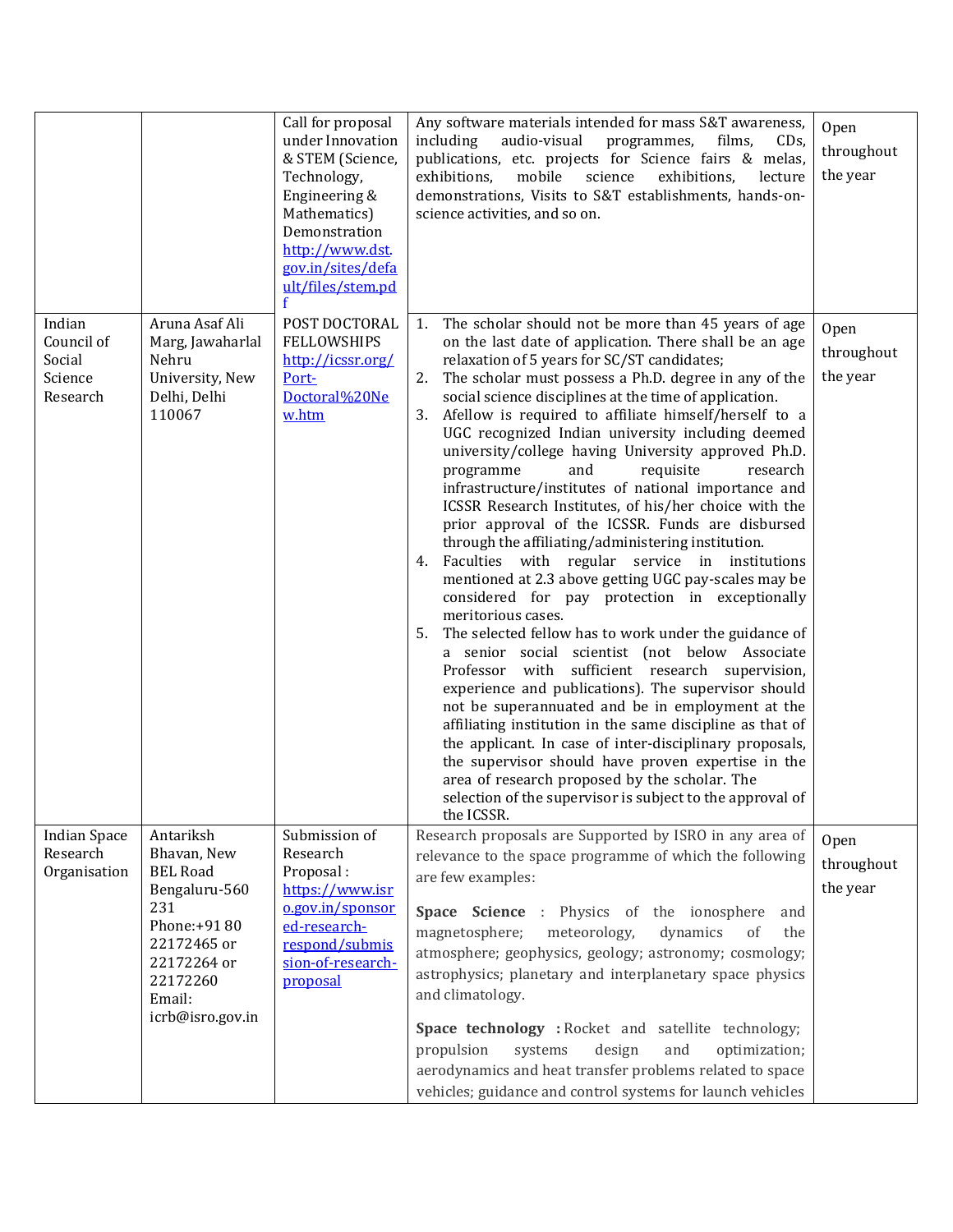|                                                               |                                                                                                                                      |                                                                                 | and spacecraft; polymer chemistry, propellant technology;<br>ultra-light-weight structure; satellite energy systems;<br>space electronics, Space communication systems; orbital<br>mechanics ,computer sciences and new material<br>development.<br>Space Application: Remote sensing of the earth's<br>resources: space communication; satellite geodesy image<br>processing, satellite meteorology including weather<br>forecasting, Space Education and Ecology. |                                |
|---------------------------------------------------------------|--------------------------------------------------------------------------------------------------------------------------------------|---------------------------------------------------------------------------------|---------------------------------------------------------------------------------------------------------------------------------------------------------------------------------------------------------------------------------------------------------------------------------------------------------------------------------------------------------------------------------------------------------------------------------------------------------------------|--------------------------------|
|                                                               |                                                                                                                                      |                                                                                 | Eligibility-                                                                                                                                                                                                                                                                                                                                                                                                                                                        |                                |
|                                                               |                                                                                                                                      |                                                                                 | Each proposal must name a Principal investigator who is a<br>domain expert in the area to which the proposal belongs<br>and who is a full time employee/faculty of the institution<br>forwarding the application. There may also be co-<br>investigator(s) from the same/different institutions<br>working on the project. But satisfactory completion of a<br>project will be the responsibility of the Principal<br>Investigator and her/his institution          |                                |
| National<br>Board for<br>Higher<br>Mathematics<br>(under DAE) | National Board<br>for Higher<br>Mathematics<br>Department of<br><b>Atomic Energy</b><br>1st Floor,<br>O.Y.C.Building,<br>C.S.M. Marg | Postdoctoral<br>Fellowships<br>http://www.nbh<br>m.dae.gov.in/pos<br>tdoct.html | Postdoctoral<br>fellowships<br>selected<br>to<br>young<br>mathematicians who have completed their Ph.D. degree in<br>mathematics. The postdoctoral fellowships (PDF) are<br>intended for mathematicians below the age of 35 who<br>have a doctoral degree or equivalent published research<br>work. Persons who have submitted their dissertations for<br>a Ph.D. degree are also eligible to apply.                                                                | Open<br>throughout<br>the year |
|                                                               | Mumbai-400 001<br>(Maharashtra)                                                                                                      | Research<br>Projects<br>http://www.nbh<br>m.dae.gov.in/res<br>earch.html        | Assistance for selected research projects                                                                                                                                                                                                                                                                                                                                                                                                                           | Open<br>throughout<br>the year |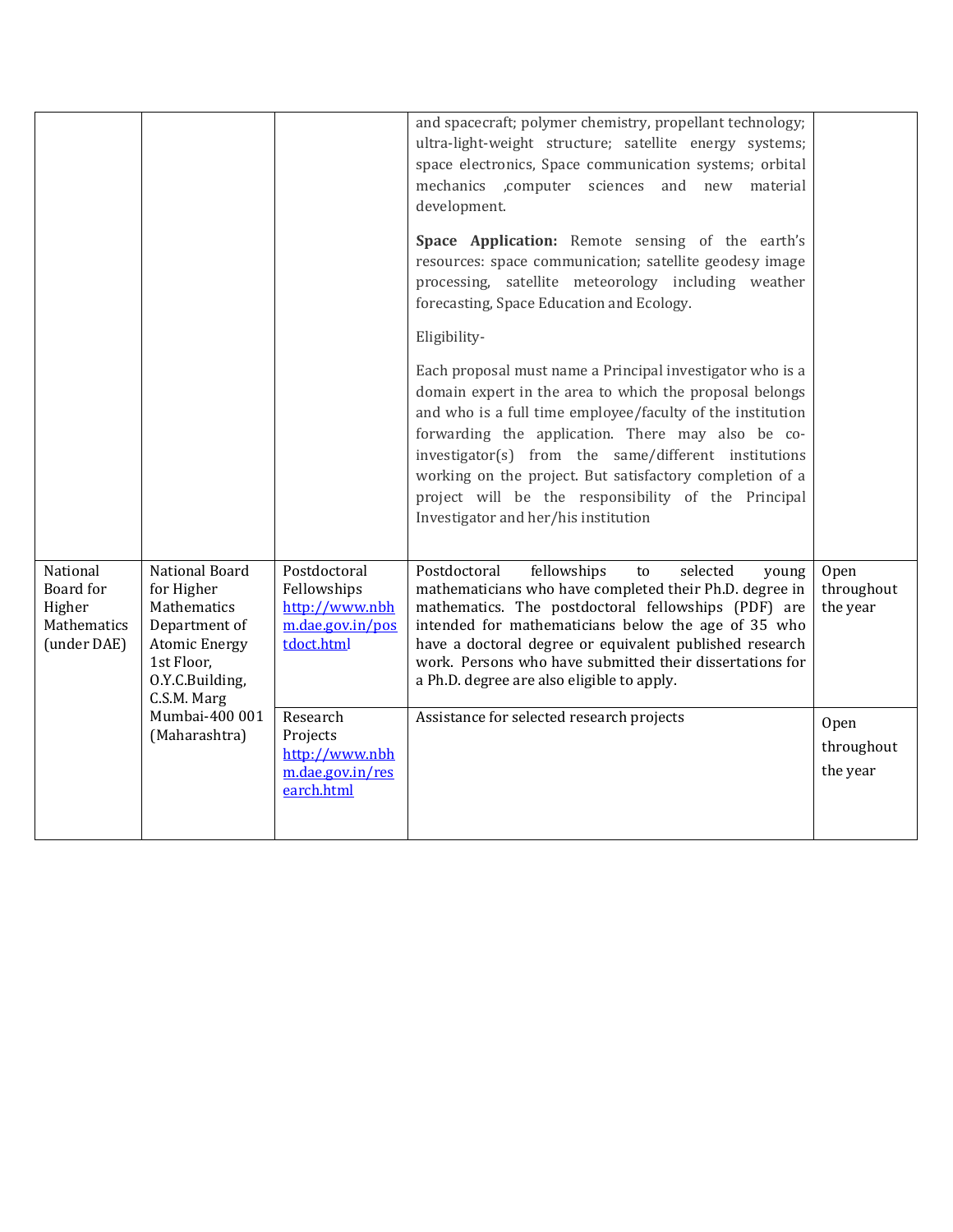| Science and<br>Engineering<br>Research<br>Board | 5 & 5A, Lower<br>Ground Floor<br>Vasant Square<br>Mall, Sector-B,<br>Pocket-5, Vasant<br>Kunj<br>New Delhi - 110<br>070 | Industry<br>Relevant R&D<br>http://www.serb<br>online.in/SERB/I<br>RR?HomePage=<br><b>New</b>                                                                            | Eligibility:<br>(i) Academic Partner<br>1) Indian citizens residing in India.<br>The<br>academic<br>hold<br>partner<br>must<br>regular<br>a<br>academic/research position in an academic institution or<br>national laboratories or recognized R&D institutions.<br>More than one academic partner may be allowed.<br>(ii) Industry partner<br>All industries (including MSME & industrial R&D Centers)<br>are eligible.<br>More than one Industry and or more than one Investigator                                                                                                    | Open<br>throughout<br>the year |
|-------------------------------------------------|-------------------------------------------------------------------------------------------------------------------------|--------------------------------------------------------------------------------------------------------------------------------------------------------------------------|-----------------------------------------------------------------------------------------------------------------------------------------------------------------------------------------------------------------------------------------------------------------------------------------------------------------------------------------------------------------------------------------------------------------------------------------------------------------------------------------------------------------------------------------------------------------------------------------|--------------------------------|
|                                                 |                                                                                                                         | $\&$<br>Research<br>Development<br>(R&D) Scheme of<br>Ministry of Food<br>Processing<br>Industries<br>(MoFPI)<br>http://serb.gov.in<br>/pdfs/linkages/<br>R&D-Scheme.pdf | from one Industry can be associated in a project.                                                                                                                                                                                                                                                                                                                                                                                                                                                                                                                                       | Open<br>throughout<br>the year |
|                                                 |                                                                                                                         | Visiting<br>Advanced<br>Joint<br><b>Research Faculty</b><br>Scheme (VAJRA)<br>http://www.serb<br>online.in/SERB/<br><u>vajra</u>                                         | The scheme is open to overseas scientists, faculty<br>members and R&D professionals including Non-resident<br>Indians (NRI) and Overseas Citizen of India (OCI).<br>The overseas scientist or faculty should be an active<br>researcher working in a leading academic / research /<br>industrial organization with significant accomplishments<br>in research and development.<br>Collaborator(s)<br>Indian<br>should<br>regular<br>be<br>a<br>faculty/researcher in public-funded academic/research<br>institutions with significant ongoing research in the area<br>of VAJRA Faculty. | Open<br>throughout<br>the year |
|                                                 |                                                                                                                         | <b>AYURVEDIC</b><br><b>BIOLOGY</b><br>http://www.serb<br>online.in/SERB/<br>ayurvedicProgra<br>$\underline{m}$                                                           | Eligibility:<br>Applicant should be an Indian citizen residing in<br>$\bullet$<br>India.<br>The applicant $(s)$ must hold a regular<br>academic/research position in a recognized<br>institution.<br>The proposals can be submitted by an individual<br>or by a team of investigators. Proposals submitted<br>by a team of investigators must identify a<br>Principal Investigator, who will spearhead the<br>research objectives and administer the grant.                                                                                                                             | Open<br>throughout<br>the year |